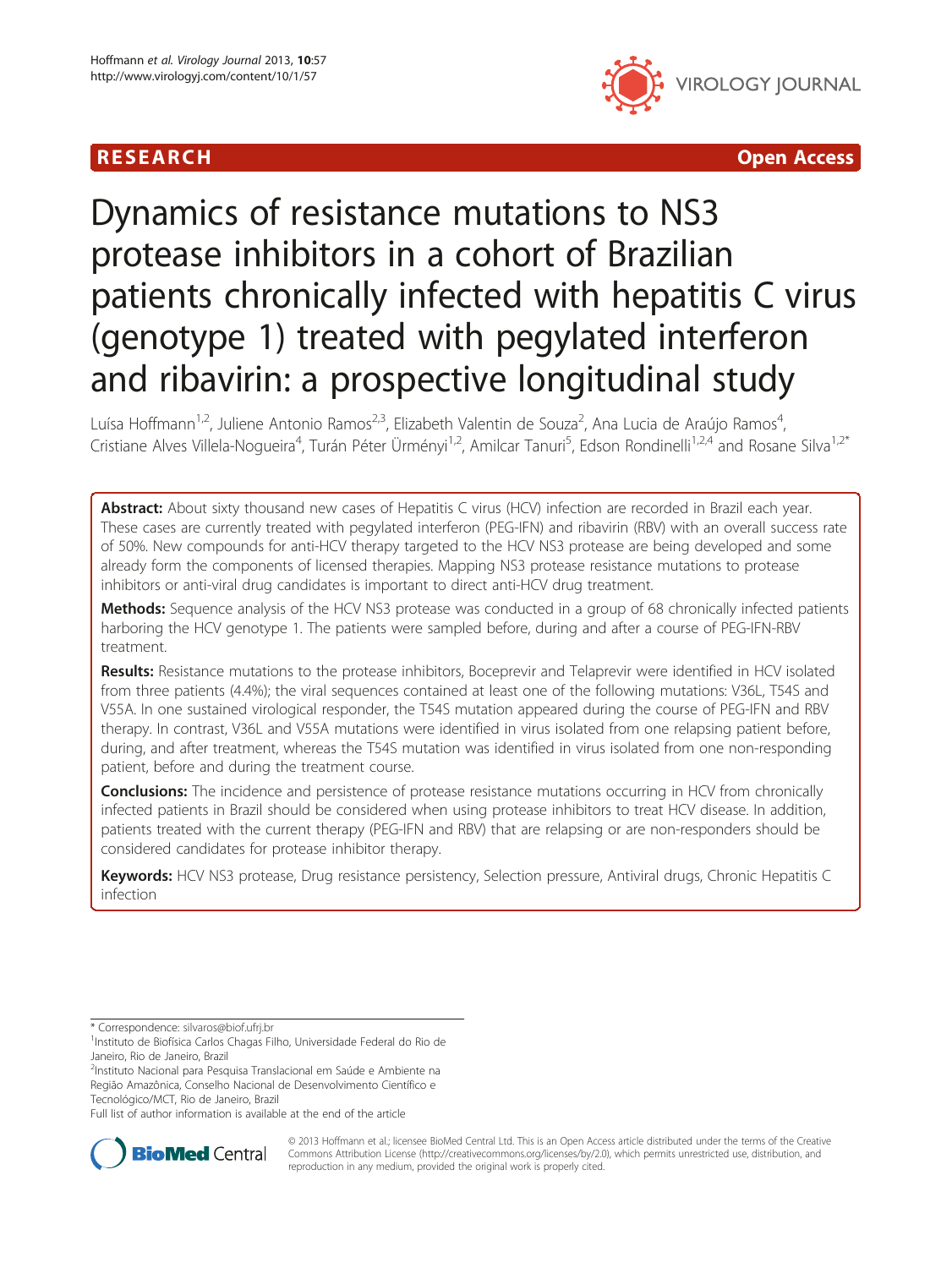# Background

Infection with hepatitis C virus (HCV) is a global health problem. The World Health Organization (WHO) [\[1\]](#page-3-0) estimates that 3% of world's population is infected with HCV. Chronic HCV can lead to complications like cirrhosis and hepatocellular carcinoma (HCC), which are the main reasons for liver transplantation [\[2\]](#page-3-0). There are three million people infected with HCV in Brazil, with regional differences in the infection rates observed across the country [[3](#page-3-0)]; these differences range from 0.28% in central and western regions to 0.62% in the north. According to the National Information System on Disease Notification (SINAN) of the Brazilian Ministry of Health, between 1999 and 2009, 60,908 new cases of hepatitis C were recorded [[4](#page-3-0)].

Treatment of chronic hepatitis C infections with pegylated interferon (PEG-IFN) and ribavirin (RBV) results in a sustained virological response (SVR) in only about 50% of the patients treated. SVR is characterized by undetectable levels of HCV RNA when patients are assessed 24 weeks post-treatment. Lower response rates are found in individuals infected with the HCV genotype 1, the most common genotype worldwide [\[5\]](#page-3-0). In Brazil, some studies have described the prevalence of genotype 1 [\[3,6,7\]](#page-3-0). Hence, many direct-acting antiviral compounds are being considered for anti-HCV therapy [\[8](#page-4-0)]. The main targets are the viral protein RNA-dependent RNA polymerase (NS5B) [\[9\]](#page-4-0)and the serine protease NS3/4A. Treatment success has been obtained with the NS3 protease inhibitors (PIs) Telaprevir [[10,11\]](#page-4-0) and Boceprevir [[12,13](#page-4-0)], both of which have been approved for clinical use by the US Food and Drug Administration (FDA) and the Brazilian National Agency for Sanitary Vigilance (ANVISA). Studies on Serine Protease Inhibitor Therapy (SPRINT) have aimed to establish the safety and efficacy of boceprevir or telaprevir when added to standard peginterferon and ribavirin therapy; such studies have shown that sustained virological responses in patients can reach 70% [[14](#page-4-0)-[16](#page-4-0)]. However, resistance mutations against HCV PIs can limit the effectiveness of such treatments. Genetic variants that confer resistance to PIs are being found in treatment-naïve patients [[17](#page-4-0)-[23](#page-4-0)].

Because of the lack of a proofreading mechanism during HCV genome replication, extensive sequence variability in the viral population can be found in the sera of HCV-infected patients. The genetic variability of circulating HCVs can affect the treatment and persistence of the virus, and poses a great challenge for vaccine development [\[24](#page-4-0)]. Nevertheless, few studies have shown the presence of primary resistance mutations in the Brazilian population [[25](#page-4-0)].

In this study, we analyzed the dynamics of the appearance of primary resistance mutations to NS3 protease inhibitors and identified specific mutations in the NS3 protease gene in a cohort of Brazilian patients chronically infected with HCV genotype 1. We investigated the presence of such resistance mutations in the cohort before, during, and after treatment with PEG-IFN and RBV.

# Results

#### Genetic variability of the HCV isolates

Blood samples were taken from 81 patients before treatment (naïve) with PEG-IFN and RBV. However, 13 patients were removed from the study due to their loss at follow up. Viral RNA was extracted from the serum of the remaining 68 patients from which the NS3 protease gene region was amplified and sequenced. Of the 68 patients analyzed, 26 achieved a sustained virological response (SVR) (38.2%), 10 were relapsing (REL) (14.7%), while 32 were nonresponders (NR) (47.1%). Table 1 summarizes the main characteristics of the study population. The 38 men and 30 women (median age 55) possessed body mass indices ranging from 25 to 27.

The evolutionary parameters, dN and dS, along with dN/dS ratios were calculated to evaluate whether evolutionary selective pressures had acted on the predominant HCV sequences. The results of these tests showed negative selective pressure on the sequences as all of the dN/ dS ratios were  $\langle 1 \rangle$  (0.05 – 0.06). No statistically significant differences in genetic diversity were observed in the study groups using AMOVA and Fst analysis (data not shown).

#### Monitoring NS3 protease resistance mutations over time

Despite the presence of NS3 amino acid mutations in viruses isolated from the 68 patients studied, 3 (4.4%) had well-known resistance mutations to NS3 protease inhibitors, namely, V36L, T54S and V55A mutations. The temporal dynamics of these mutations were monitored before, during and after treatment with PEG-IFN and RBV in the patients (Table [2\)](#page-2-0). The T54S mutation was detected on the seventh day of treatment in one SVR patient. In contrast, the V36L and V55A mutations in one REL patient were detected before, during and after treatment. There was a period where HCV RNA became undetectable during treatment. Six months after the treatment ended, however, the mutations became detectable once more as a result of relapse responses. Otherwise, one NR patient had the NS3 T54S mutation at all of the time points until the treatment was interrupted.

| Table 1 Characteristics of the study groups |
|---------------------------------------------|
|---------------------------------------------|

| <b>SVR</b><br>$(n = 26)$ | RFL<br>$(n = 10)$ | NR.<br>$(n = 32)$ | Total<br>$(n = 68)$ |
|--------------------------|-------------------|-------------------|---------------------|
| 54.00                    | 56.00             | 56.00             | 55.00               |
| 25.96                    | 2715              | 24.58             | 2549                |
| 62                       | 40                | 56                | 56                  |
|                          |                   |                   |                     |

REL, Relapsing; NR, Non-Responder; SVR, Sustained Virological Response; BMI, Body Mass Index.

No statistically significant differences were observed between the SVR, REL and NR groups (p > 0.4, G-test and Chi-square test).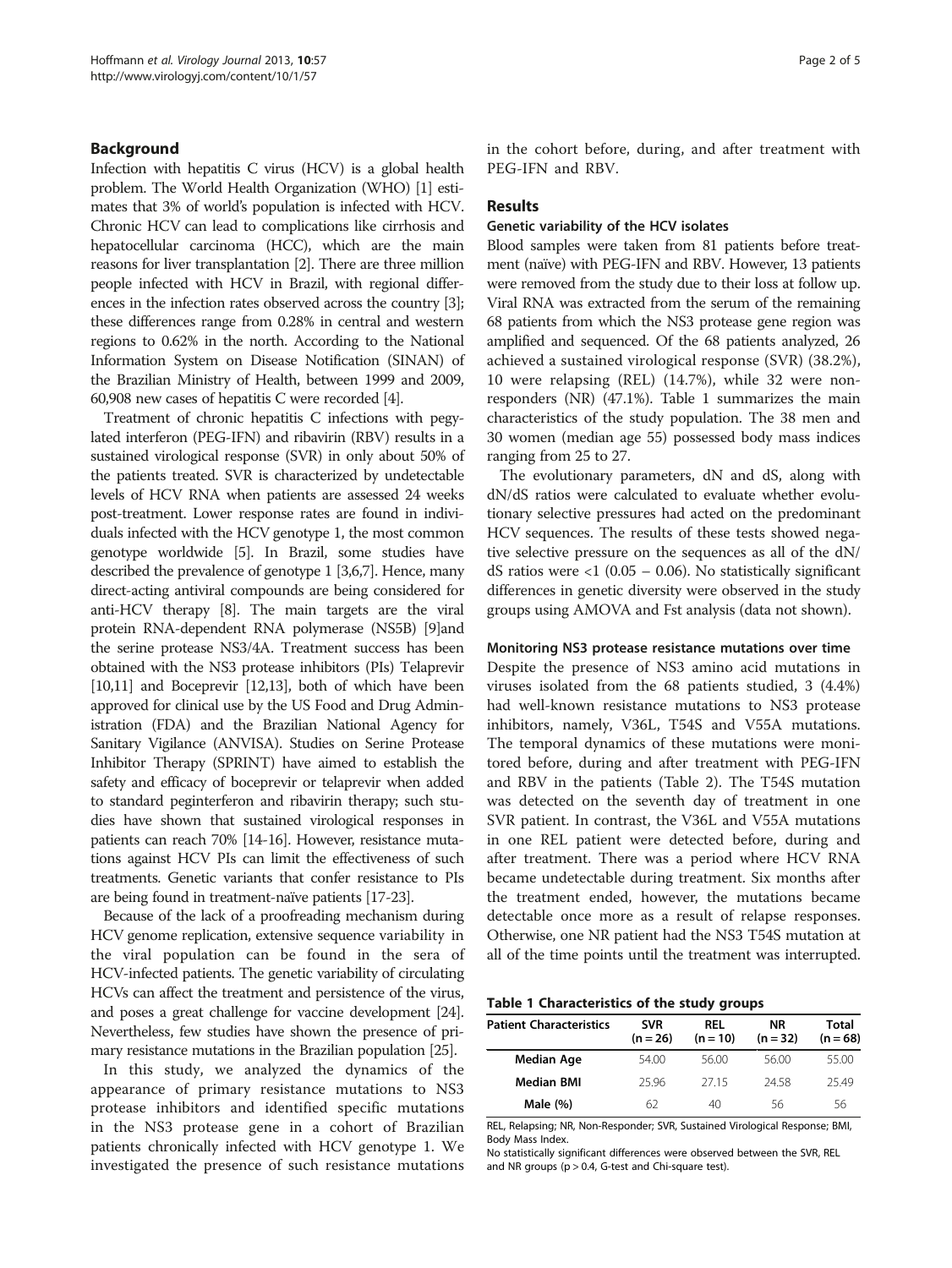<span id="page-2-0"></span>Table 2 Dynamics of well-known protease inhibitor resistance mutations in the viral NS3 protease gene over time from patients infected with the Hepatitis C virus

| <b>Treatment</b>   | Time | <b>Patient ID</b>                          |                           |                       |  |  |
|--------------------|------|--------------------------------------------|---------------------------|-----------------------|--|--|
|                    |      | (Genotype - Treatment response - Mutation) |                           |                       |  |  |
| <b>PEG-IFN/RBV</b> |      | Pat A                                      | Pat B                     | Pat C                 |  |  |
|                    |      | $(1b - SVR - T54S)$                        | (1a – REL –<br>V36L/V55A) | $(1a - NR -$<br>T54S) |  |  |
| <b>Before</b>      |      | Τ                                          | 36L/55A                   | S                     |  |  |
| During             | 48 h | T*                                         | 36L/55A                   | S                     |  |  |
|                    | 7d   | $\zeta$ **                                 | 36L/55A                   | S                     |  |  |
|                    | 30d  | $***$                                      | ***                       | S                     |  |  |
|                    | 3 m  |                                            | ***                       | S                     |  |  |
|                    | 6 m  |                                            |                           | S                     |  |  |
|                    | 12 m |                                            |                           | Nb                    |  |  |
| After              | 18 m |                                            | 36L/55A                   | Nb                    |  |  |

SVR, Sustained Virological Responder; REL, Relapsing; NR, Non-Responder, -, Undetectable HCV RNA; Nb, No blood was collected. h, hours; d, days; m, months.

Viral loads ranged from  $4 \times 10^4$  to  $4 \times 10^6$  unless indicated by \*. Viral load: \*  $7.0 \times 10^{2}$ , \*\*  $2.6 \times 10^{3}$ , and \*\*\* <500 IU/ml.

No amino acid substitutions in the catalytic triad H57, D81, and S139 of the NS3 protease (which leads to nonfunctional enzymes) were detected in any of the isolates studied (data not shown).

# **Discussion**

This study evaluated heterogeneity in the HCV NS3 protease sequences isolated from HCV from a group of Brazilian patients with chronic hepatitis C whose responses to PEG-IFN and RBV treatment (SVR, REL and NR) were being monitored. We assessed genetic variability and the presence of protease inhibitor resistance mutations in the NS3 protease in the isolates before, during, and after treatment in patients with viral loads > 500 IU/ml. We investigated specific protease inhibitor resistance mutations, namely, V36A/L/M/G, Q41R, F43C/S, T54S/A, V55A, Q80R/K, S138T, R155K/T/G/I/Q/M/S/L and A156S/T/V/I. Of the 68 patients analyzed 3 (4.4%), had at least one of the mutations known to confer telaprevir and boceprevir resistance (V36L, T54S and V55A). These resistance mutations have been described previously [[17-22\]](#page-4-0). In Brazil, knowledge is lacking about the temporal changes that occur in PI resistance mutations during the course of IFN/RBV treatment. One report [\[25\]](#page-4-0) described the presence of V36L and T54S in HCVs in a group of Brazilian patients chronically infected with HCV. Recent studies have also highlighted the presence of naturally ocurring mutations in the NS3 protease in patients. For example, a study of four Spanish patients identified V36A, T54A, V55A, R155S, and A156T/V mutations in the NS3 protease [[26](#page-4-0)]. In addition, a Japanese study identified T54S, Q80K, I153V and D168E NS3 protease mutations among 261 patients (13.4% had a single mutation, while 2.3% had double mutations) [[27](#page-4-0)]. NS3 protease mutations (V36L, T54S, V55A/I, and Q80K/L) were also observed in 29% of genotype 1a patients in an Italian population [\[28\]](#page-4-0).

In the present study, V36L, T54S and V55A mutations were identified in Brazilian patients treated with PEG-IFN and RBV. To assess the maintenance of protease mutation variants, this analysis was performed before, during and after treatment completion, thus allowing us to determine the fate of the genetic variants over an 18 months period. Negative selective pressure was observed acting on the NS3 protease region analyzed here. In addition, the observed mutations may confer resistance to telaprevir and boceprevir, making it possible to predict that patients harboring viruses with such mutations may not benefit from a future treatment with these drugs; therefore, the null responder patients should be engaged in the new Protease Therapy Protocol [\[10,12,16,29\]](#page-4-0). These two drugs (Boceprevir and Telaprevir), already approved by FDA and by ANVISA in Brazil [\[30\]](#page-4-0), are now components of licensed therapies. Thus, mapping NS3 protease resistance mutations to protease inhibitors may be an important tool to direct anti-HCV treatment.

# **Methods**

# Study population

Patients were recruited between April 2006 and August 2008 at the Hepatology Clinic of the Hospital Universitário Clementino Fraga Filho (HUCFF), Rio de Janeiro (RJ), Brazil. Patients chronically infected with HCV showing liver disease and detectable HCV RNA were treated with PEG-interferon  $\alpha$ -2b (1.5 μg/kg once a week) and ribavirin (1,000-1,250 mg/day according to body weight and patients weighing more than 75 kg received 1,250 mg/day) for 12 months. Patients with undetectable serum HCV RNA 6 months after treatment were considered to have sustained virological responses (SVR). REL are patients that have undetectable viral loads (serum) during treatment and relapses after 6 months of treatment. Patients who fail to suppress serum HCV RNA by at least 2 logs after three months of treatment were considered to be nonresponders (NR). Blood samples were collected from 68 patients infected with the HCV genotype 1a  $(n = 37)$  or 1b (n = 31) before (treatment-naïve), during (48 hours, 7 days, 30 days, 3 months, 6 months, 12 months) and 6 months after the end of treatment to evaluate SVR.

# Ethical approval

Written informed consent was obtained from every patient, previously approved by the ethics committee of the Hospital of Federal University of Rio de Janeiro by the number 166/05 in 2005.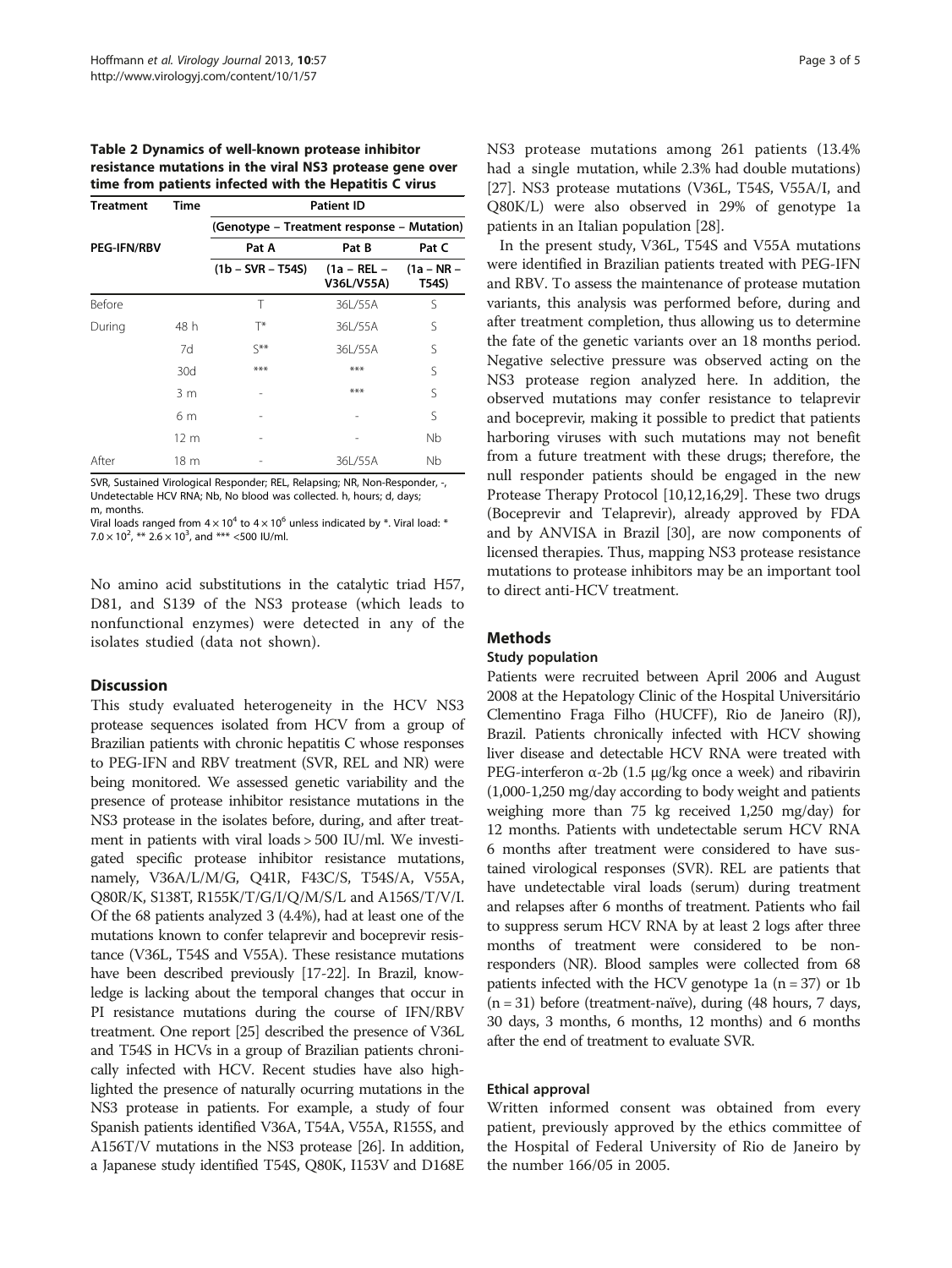# <span id="page-3-0"></span>Viral RNA isolation

HCV RNA was isolated from 100μL of serum using a  $QIAamp^{\circledR}$  MinElute<sup>®</sup> Virus Spin kit (Qiagen Inc., Valencia, CA). Isolation was performed according to manufacturer's instructions.

#### RT-PCR amplification of the NS3 protease gene

Reverse transcription (RT) was done using the High Capacity cDNA Archive Kit (Applied Biosystems, Inc., Foster City, California, USA) according to manufacturer´s instructions. A nested PCR was done to amplify the NS3 protease gene using degenerate external forward  $(5'$  GC DCCYATYACRGCBTAYKCYCARCAGAC 3') and reverse (5' ACYTTRGTGCTYTTRCCGCTRCCRGTGGG 3') primers and internal forward (5' CBTAYKCYCARCAGACR MGRGGC 3') and reverse (5' GGRGWBGARTTRTCY GWRAABACCGG 3') primers. The PCR mixture for both rounds of nested PCR contained 0.15 mM dNTPs, 2 mM MgCl<sub>2</sub>, 0.3 mM forward and reverse primers and 1 unit of Platinum Taq DNA polymerase (Invitrogen, Carlsbad, CA, USA). The PCR protocol consisted of 5 min at 94°C, 30 cycles of 30 s at 94°C, 30 s at 55°C and 60 s at 72°C, and a final 10 min at 72°C. The resulting 555-bp PCR products were purified using the Montage PCR Centrifugal Filter Devices (Millipore, Bedford, MA, USA) before sequencing.

#### Sequence analyses of the viral NS3 protease gene

Purified PCR products were directly sequenced using internal forward and reverse primers. Amplicons were sequenced using a Big Dye $^{\circledR}$  Terminator v3.1 Cycle Sequencing Kit (Applied Biosystems, Inc., Foster City, California, USA) and ABI Genetic Analyzer 3130. Sequence analysis was done using Geneious 4.7.5 [[31](#page-4-0)] and MEGA 4.1 software. All of the sequences obtained were submitted to GenBank under the following consecutive accession numbers: JX106306 to JX106345. Amino acid sequences were aligned and compared to the HCV reference sequence (1a genotype H77) (accession number AF009606) [\[32,33\]](#page-4-0). Evidence of evolutionary selective pressure on several aligned predominant sequences was determined by calculating the dN/dS ratio, where dN represents a non-synonymous site in which the nucleotide alteration leads to an amino acid change, while dS is a synonymous site in which the nucleotide alteration does not change the corresponding amino acid. dN/dS ratios were calculated using the Synonymous Non-Synonymous Analysis Program (SNAP) [\[34](#page-4-0)]. Genetic diversity (d) between the most common sequences was assessed using MEGA 4.1 software with the nucleotide model Maximum Composite Likelihood. An Analysis of Molecular Variance (AMOVA) and population pairwise Fst vales were assessed using Arlequin software with the Tamura 3 parameter as the distance method.

#### **Abbreviations**

ANVISA: National Agency for Sanitary Vigilance; BMI: Body mass index; DAAs: Direct antiviral agents; FDA: Food and Drug Administration; HCC: Hepatocellular carcinoma; HCV: Hepatitis C virus; IFN: Interferon; ORF: Open reading frame; PEG: Pegylated; PIs: Protease inhibitors; RBV: Ribavirin; REL: Relapsing; SINAN: National Information System on Disease Notification; SVR: Sustained virological responder; WHO: World Health Organization.

#### Competing interest

The authors declare that they have no competing interests.

#### Authors' contributions

LH contributed to the study design, data acquisition and analysis and drafted the manuscript; JAR was involved in data acquisition and revision of the manuscript; EVS, was involved in data acquisition and analysis; ALAR worked on aspects of the study relating to the cohort of patients with chronic hepatitis C; CAVN worked on aspects of the study relating to the cohort of patients with chronic hepatitis C; TPU was involved in data acquisition and revision of the manuscript; AT: contributed to the study design and drafted the manuscript; ER contributed to the study design, dataanalysis, and drafted the manuscript. RS: contributed to the study design, data acquisition and analysis, and revised the manuscript. All authors have read and approved the final manuscript.

#### Acknowledgements

We thank Claudio Nunes Pereira, César Félix Schmidt and Jorge Luiz de Albuquerque Coutinho for their technical support. This work was supported by grants from Fundação Carlos Chagas Filho de Amparo à Pesquisa do Estado do Rio de Janeiro - FAPERJ/ Programa de Pesquisa para o Sistema Unico de Saúde - PPSUS/ Ministério da Saúde - MS, Instituto Nacional de Ciencia e Tecnologia, Pesquisa Translacional em Saúde e Ambiente na Região Amazônica INCT-INPeTAm/ Conselho Nacional de Desenvolvimento Científico e Tecnológico CNPq/Ministerio da Ciencia e Tecnologia - MCT, and Coordenação de Aperfeiçoamento de Pessoal de Nível Superior - CAPES.

#### Author details

<sup>1</sup>Instituto de Biofísica Carlos Chagas Filho, Universidade Federal do Rio de Janeiro, Rio de Janeiro, Brazil. <sup>2</sup>Instituto Nacional para Pesquisa Translacional em Saúde e Ambiente na Região Amazônica, Conselho Nacional de Desenvolvimento Científico e Tecnológico/MCT, Rio de Janeiro, Brazil. <sup>3</sup>Instituto Federal de Educação, Ciência e Tecnologia do Rio de Janeiro, Rio de Janeiro, Brazil. <sup>4</sup>Departamento de Clínica Médica, Hospital Universitário Clementino Fraga Filho, Universidade Federal do Rio de Janeiro, Rio de Janeiro, Brazil. <sup>5</sup>Instituto de Biologia, Universidade Federal do Rio de Janeiro, Rio de Janeiro, Brazil.

#### Received: 21 August 2012 Accepted: 11 February 2013 Published: 14 February 2013

#### References

- 1. WHO: [\[http://www.who.int/immunization/topics/hepatitis\\_c/en/\]](http://www.who.int/immunization/topics/hepatitis_c/en/).
- 2. Ray Kim W: Global epidemiology and burden of hepatitis C. Microbes Infect 2002, 4:1219–1225.
- 3. Alvarado-Mora MV, Moura IM, Botelho-Lima LS, Azevedo RS, Lopes E, Carrilho FJ, Pinho JRR: Distribution and molecular characterization of hepatitis C virus (HCV) genotypes in patients with chronic infection from Pernambuco State, Brazil. Virus Res 2012, 169:8-12.
- 4. Brazilian Ministry of Health Disease Notification: [[http://dtr2004.saude.gov.](http://dtr2004.saude.gov.br/sinanweb/index.php) [br/sinanweb/index.php](http://dtr2004.saude.gov.br/sinanweb/index.php)].
- Wasley A, Alter MJ: Epidemiology of hepatitis C: geographic differences and temporal trends. Semin Liver Dis 2000, 20:1–16.
- 6. Codes L, de Freitas LAR, Santos-Jesus R, Vivitski L, Silva LK, Trepo C, Reis MG, Paraná R: Comparative study of hepatitis C virus genotypes 1 and 3 in Salvador, Bahia Brazil. Braz J Infect Dis 2003, 7:409–417.
- 7. Pereira LMMB, Spinelli V, Ximenes RA, Cavalcanti MS, Melo R, Jucá N, Mizokami M, McFarlane IG: Chronic hepatitis C infection: influence of the viral load, genotypes, and GBV-C/HGV coinfection on the severity of the disease in a Brazilian population. J Med Virol 2002, 67:27-32.